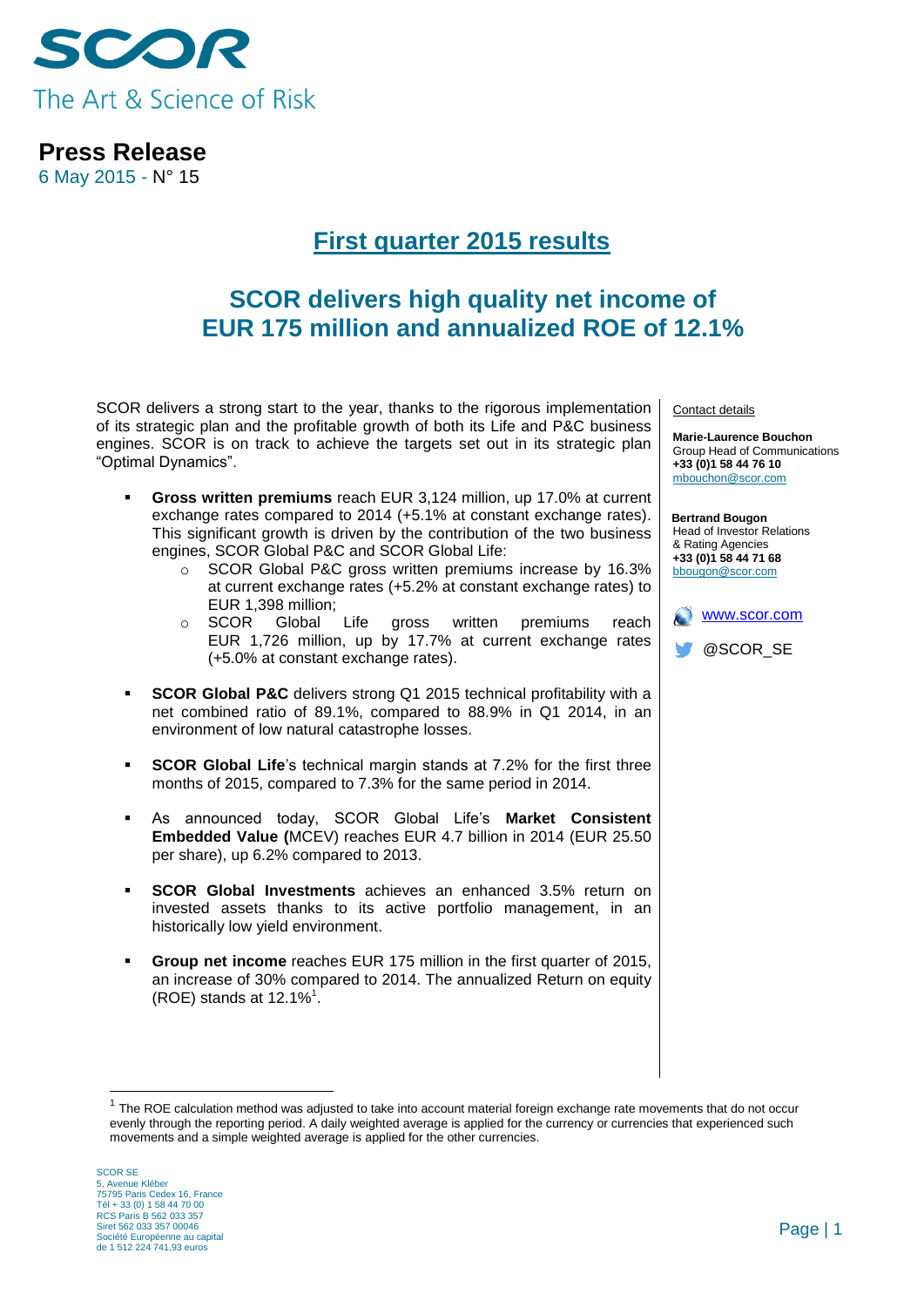

6 May 2015 - N°15

- **Shareholders' equity** increases by 12% over the quarter to reach EUR 6,415 million at 31 March 2015, compared to EUR 5,729 million at 31 December 2014, translating into a book value per share of EUR 34.35 at 31 March 2015, compared to EUR 30.60 at 31 December 2014. The strong net income contribution and very strong foreign exchange impact (of around EUR 414 million) were the main drivers for the increase.
- **SCOR's 2015 solvency ratio**<sup>2</sup>, as defined by the 2014 internal model, stands at 224%, marginally above the optimal range as defined in the "Optimal Dynamics" plan.
- **SCOR's financial leverage** decreased to 20.8% at 31 March 2015, compared to 23.1% at 31 December 2014.

|                                                         | <b>First quarter 2015 results</b> |                        |            |
|---------------------------------------------------------|-----------------------------------|------------------------|------------|
| In EUR millions (rounded, at<br>current exchange rates) | Q1 2015<br>(Unaudited)            | Q1 2014<br>(Unaudited) | Variation  |
| Gross written premiums                                  | 3.124                             | 2.669                  | 17.0%      |
| Group cost ratio                                        | 5.15%                             | 4.98%                  | $0.17$ pts |
| Net return on invested assets                           | 3.5%                              | 2.6%                   | $0.9$ pts  |
| Annualized ROE                                          | 12.1%                             | 11.2%                  | $0.9$ pts  |
| Net income                                              | 175                               | 135                    | 29.6%      |
| Shareholders' equity                                    | 6.415                             | 5.162                  | 24.3%      |
| P&C Combined ratio                                      | 89.1%                             | 88.9%                  | $0.2$ pts  |
| Life technical margin                                   | 7.2%                              | 7.3%                   | $-0.1$ pt  |

#### **SCOR Group Q1 2015 key financial details:**

*(\*) The ROE calculation method was adjusted to take into account material foreign exchange rate movements that do not occur evenly throughout the reporting period. A daily weighted average is applied for the currency or currencies that experienced such movements and a simple weighted average is applied for the other currencies. (\*\*) Consolidated net income, Group share.*

**Denis Kessler, Chairman & CEO of SCOR,** comments: *"The very high quality results recorded by SCOR in the first quarter of 2015 confirm the relevance of the strategic orientations chosen. The Group's business continued to expand in the first quarter, delivering strong technical results for both SCOR Global Life and SCOR Global P&C. With the positive P&C renewals in January and April, the expansion of SCOR Global Life and the continuation of SCOR Global Investments' active asset management policy, the Group once again demonstrates that its business model enables it to achieve its profitability and solvency objectives, as set out in the "Optimal Dynamics" plan."*

<u>.</u>

 $^2$  This estimate is based on the 2014 internal model, taking into account the available capital at year-end 2014 divided by the SCR as at that date, allowing for planned business in 2015. The internal model will be subject to a review and approval process conducted by the ACPR over the coming months.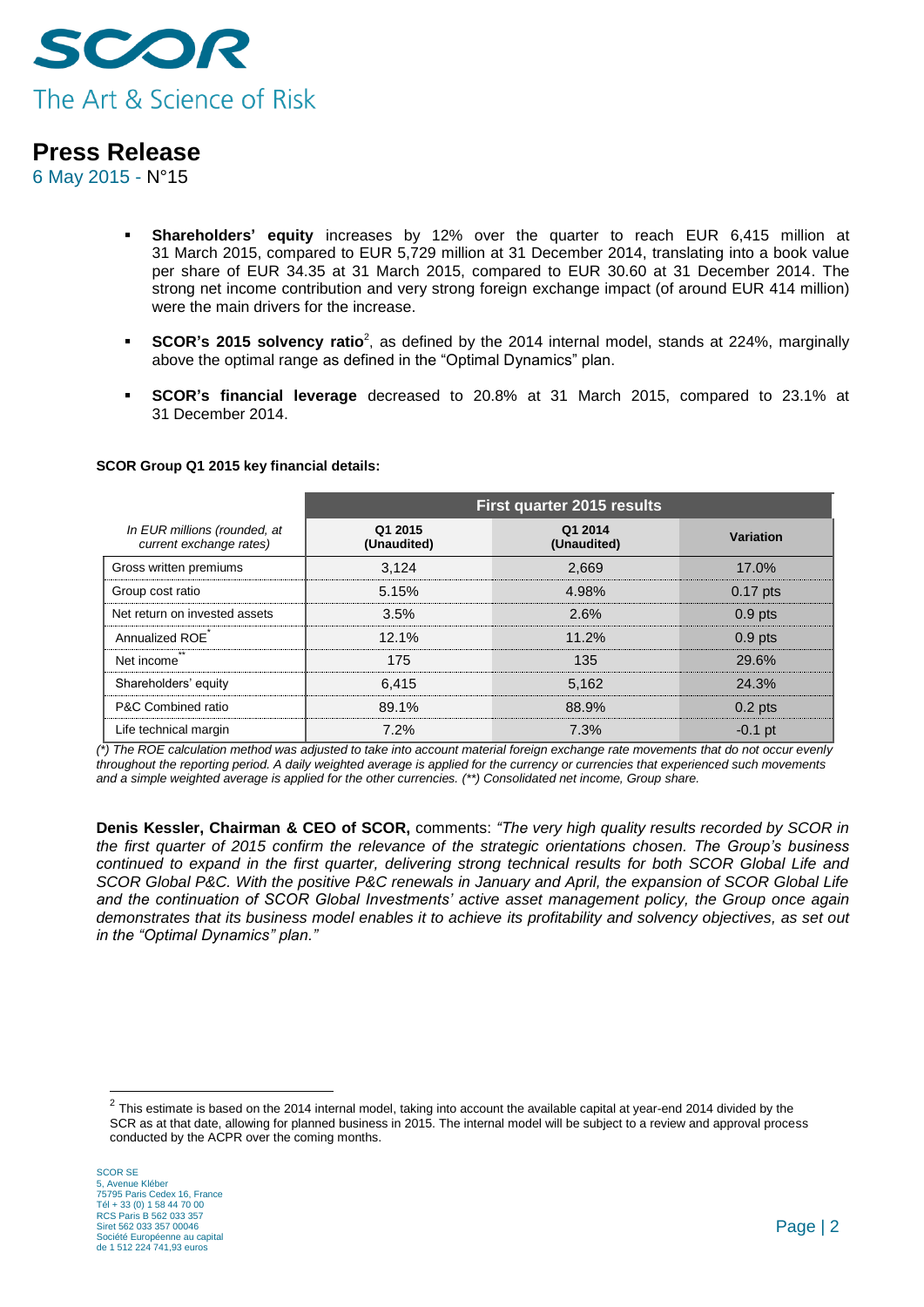

6 May 2015 - N°15

**In the first quarter of 2015, SCOR Global P&C delivers excellent technical profitability, with a net combined ratio of 89.1%**

*SCOR Global P&C key figures:*

|                                                         | First quarter 2015 results |                        |           |
|---------------------------------------------------------|----------------------------|------------------------|-----------|
| In EUR millions (rounded, at<br>current exchange rates) | Q1 2015<br>(Unaudited)     | Q1 2014<br>(Unaudited) | Variation |
| Gross written premiums                                  | 1.398                      | 1.202                  | 16.3%     |
| Combined ratio                                          | 89.1%                      | 88.9%                  | $0.2$ pts |

SCOR Global P&C posts gross written premium growth of +16.3% at current exchange rates (+5.2% at constant exchange rates) to EUR 1,398 million in the first three months of 2015, driven by USD-based growth, particularly with Global Clients and thanks to the Client Focus Initiative in the US market, and with expected profitability at target.

In the first three months of 2015, SCOR Global P&C records excellent technical profitability with a net combined ratio of 89.1%, driven by:

- an excellent net attritional loss ratio of 56.1%, with a year-on-year improvement of 1.0 pt resulting from active portfolio management;
- a low level of nat cat losses of 1.7%, with Storm Niklas being the only material event and accounting for EUR 20 million, mostly from Germany;
- a commission ratio at 24.7%, with the change in the portfolio mix towards proportional business contributing to about two thirds of the year-on-year increase.

The normalized net combined ratio (with a natural catastrophe budget of 7%) stands at 94.4%. For the full year, SCOR Global P&C reaffirms its normalized net combined ratio assumption of 94%.

Confirming the market trends observed in January in terms of competitive environment, cedants' reinsurance purchase drivers, price changes and terms & conditions, SCOR Global P&C delivered premium growth of 5.8% at constant exchange rates at its 1 April 2015 renewals<sup>3</sup> while limiting the decrease in prices to -1.2%.

For the full year 2015, SCOR Global P&C expects to achieve approximately EUR 5.3 billion in gross written premiums, as stated in the press release relating to the January 2015 renewals<sup>4</sup>.

 3 See press release of 29 April 2015

<sup>4</sup> See press release of 10 February 2015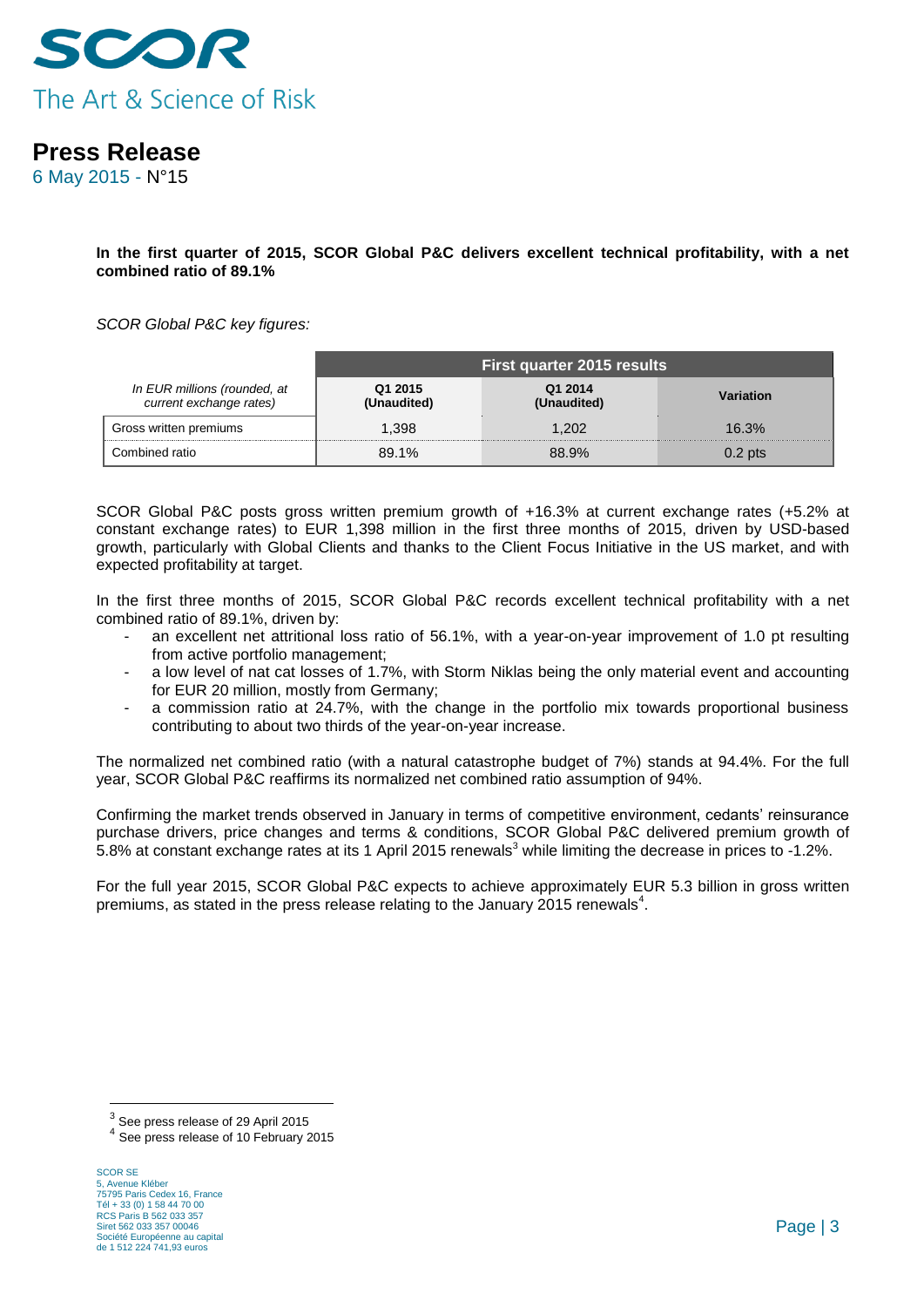

6 May 2015 - N°15

**SCOR Global Life continues to combine strong technical performance with steady franchise growth in the first quarter of 2015**

*SCOR Global Life key figures:* 

|                                                         | First quarter 2015 results |                        |            |
|---------------------------------------------------------|----------------------------|------------------------|------------|
| In EUR millions (rounded, at<br>current exchange rates) | Q1 2015<br>(Unaudited)     | Q1 2014<br>(Unaudited) | Variation  |
| Gross written premiums                                  | 1.726                      | 1.467                  | 17.7%      |
| Life technical margin                                   | 7.2%                       | 7.3%                   | $-0.1$ pts |

SCOR Global Life gross written premiums stand at EUR 1,726 million in the first quarter of 2015, up 17.7% at current exchange rates compared to the same period last year (+5.0% at constant exchange rates), resulting from:

- The first significant Longevity transaction underwritten in the Canadian market<sup>5</sup>, demonstrating SCOR Global Life's ability to leverage its success in the UK longevity market;
- Expansion of SCOR Global Life's footprint in Asia, both in Financial Solutions and new protection business in the region as presented during the Investor Day in 2014;
- Growth in Protection key markets, with the technical margin fully in line with expectations.

SCOR Global Life records a robust technical margin of 7.2%, above the "Optimal Dynamics" assumption, thanks to the good performance of the in-force portfolio during the quarter.

2014 Market Consistent Embedded Value for SCOR Global Life<sup>6</sup> increases by 6.2% to EUR 4.7 billion (or EUR 25.50 per share), which validates the long-term strength of the biometric portfolio.

### **SCOR Global Investments delivers a very strong return on invested assets of 3.5%, in an historically low yield environment**

*SCOR Global Investments key figures:*

|                                                          | <b>First quarter 2015 results</b> |                        |           |
|----------------------------------------------------------|-----------------------------------|------------------------|-----------|
| In EUR millions (rounded, at current<br>exchange rates)  | Q1 2015<br>(Unaudited)            | Q1 2014<br>(Unaudited) | Variation |
| Total investments                                        | 27,119                            | 22.731                 | 19.3%     |
| of which total invested assets<br>$\bullet$              | 18.087                            | 14.539                 | 24.4%     |
| of which total funds withheld by<br>$\bullet$<br>cedants | 9.032                             | 8.192                  | 10.3%     |
| Return on investments                                    | 2.9%                              | $2.4\%$                | $0.5$ pts |
| Return on invested assets                                | 3.5%                              | 2.6%                   | $0.9$ pts |

 $(')$  Annualized, including interest on deposits (i.e. interest on funds withheld).

(\*\*) Annualized, excluding interest on deposits (i.e. interest on funds withheld).

 5 See press release of 3 March 2015

<sup>&</sup>lt;sup>6</sup> See press release of 6 May 2015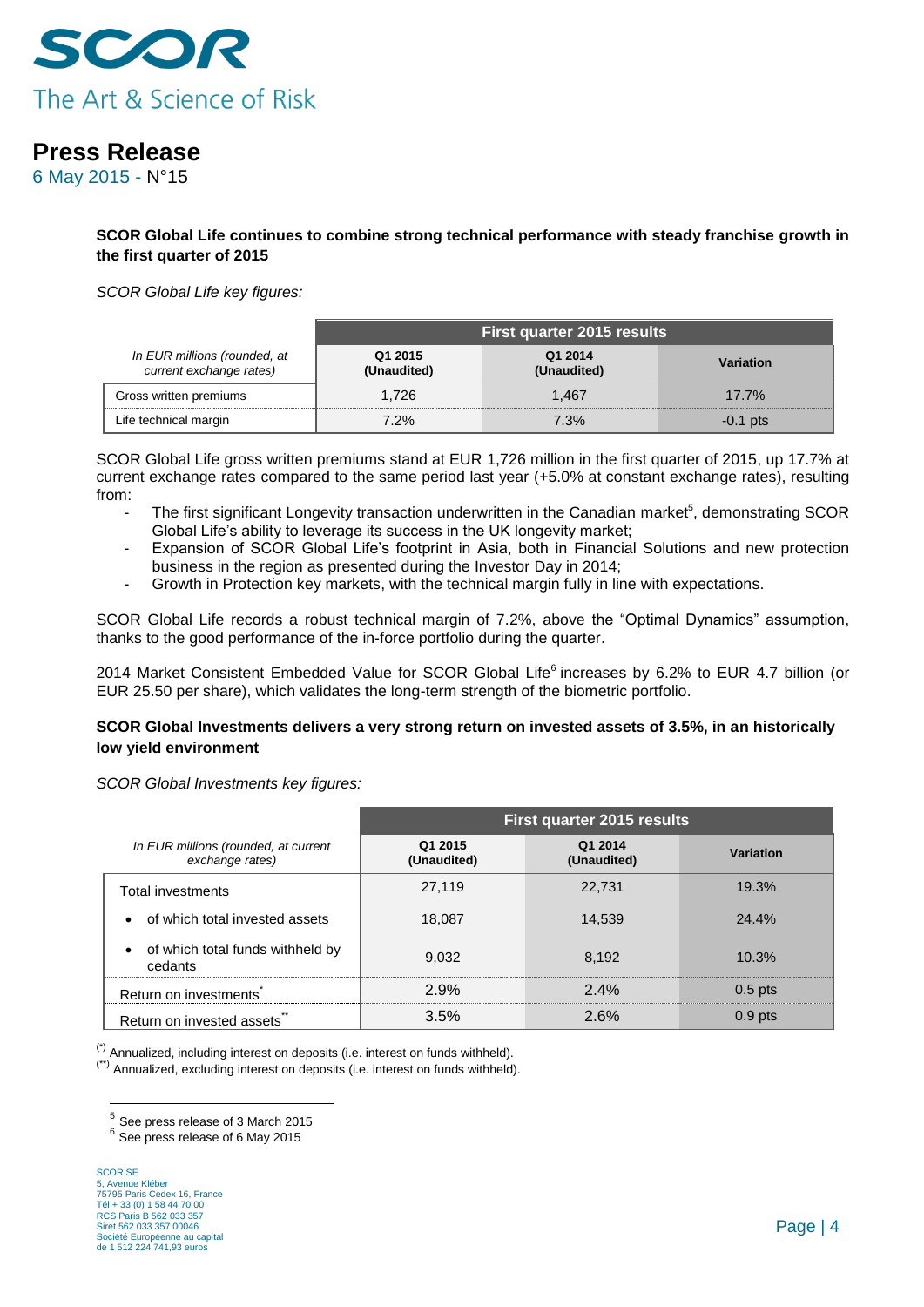

6 May 2015 - N°15

In an exceptionally low yield environment, SCOR Global Investments continues its policy of progressively rebalancing its portfolio during the first quarter of 2015 while selectively increasing the duration of the fixed income portfolio, in line with the indications given in the "Optimal Dynamics" plan.

Cash and short-term investments represent 5% of invested assets at 31 March 2015 (excluding funds withheld by cedants), stable compared to 31 December 2014. The duration of the fixed income portfolio stands at 4.1 years (excluding cash) at 31 March 2015, compared to 4.0 years at 31 December 2014 and 3.8 years at 31 March 2014.

The stable average rating of AA- bears witness to the quality of the fixed income portfolio. As at 31 March 2015, expected cash flow on the fixed income portfolio over the next 24 months stands at EUR 5.3 billion (including cash and short-term investments), facilitating dynamic management of the reinvestment policy.

During the first quarter of 2015, invested assets generated a very strong financial contribution of EUR 149 million. The active management policy employed by SCOR Global Investments has enabled the Group to record capital gains of EUR 73 million in Q1 2015, coming mainly from the equity portfolio.

The return on invested assets stands at 3.5% for the first three months of 2015. Taking account of funds withheld by cedants, the net rate of return on investments stands at 2.9% for the first quarter of 2015.

Invested assets (excluding funds withheld by cedants) stand at EUR 18,087 million as at 31 March 2015, and are composed as follows: 4% cash, 82% fixed income (of which less than 1% are short-term investments), 3% loans, 3% equities, 4% real estate and 3% other investments. Total investments, including EUR 9,032 million of funds withheld, stand at EUR 27,119 million at 31 March 2015, compared to EUR 24,854 million at 31 December 2014.

**\***

**\* \***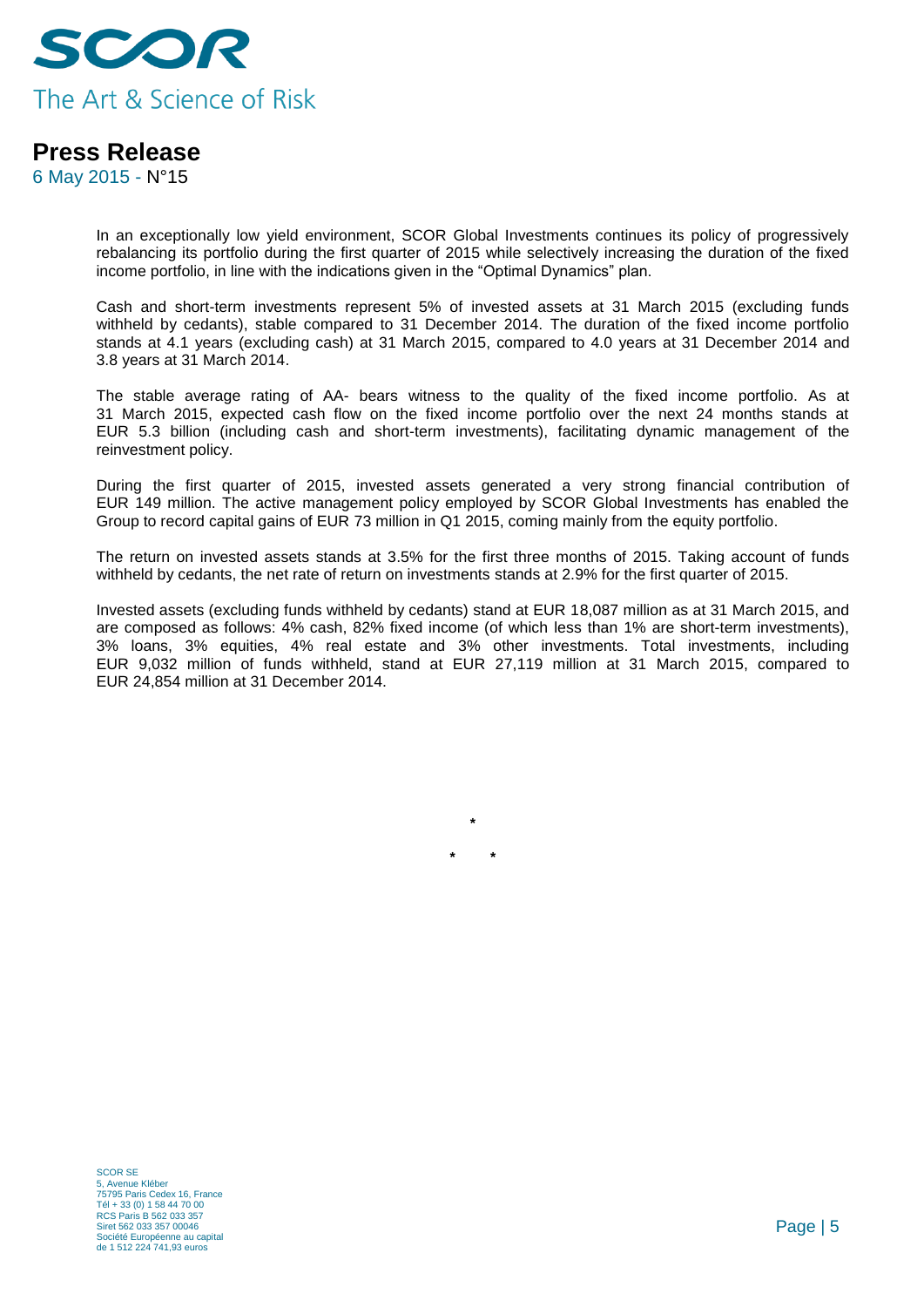

6 May 2015 - N°15

### **APPENDIX**

#### **1 - P&L Key figures Q1 2015 (in EUR millions, at current exchange rates)**

|                               | Q1 2015                |                        |                  |
|-------------------------------|------------------------|------------------------|------------------|
|                               | Q1 2015<br>(Unaudited) | Q1 2014<br>(Unaudited) | <b>Variation</b> |
| <b>Gross written premiums</b> | 3,124                  | 2,669                  | 17.0%            |
| P&C gross written premiums    | 1,398                  | 1,202                  | 16.3%            |
| Life gross written premiums   | 1,726                  | 1,467                  | $17.7\%$         |
| Net investment income         | 180                    | 132                    | 36.4%            |
| <b>Operating results</b>      | 287                    | 210                    | 36.7%            |
| Net income <sup>1</sup>       | 175                    | 135                    | 29.6%            |
| Earnings per share (EUR)      | 0.95                   | 0.73                   | 29.5%            |
| Operating cash flow           | 62                     | $-101$                 | n/a              |

*1: Consolidated net income, Group share.*

### **2 - P&L Key ratios Q1 2015**

|                                     | Q1 2015                |                        |                  |
|-------------------------------------|------------------------|------------------------|------------------|
|                                     | Q1 2015<br>(Unaudited) | Q1 2014<br>(Unaudited) | <b>Variation</b> |
| Return on investments <sup>1</sup>  | 2.9%                   | 2.4%                   | $0.5$ pts        |
| Return on invested assets $1,2$     | 3.5%                   | 2.6%                   | $0.9$ pts        |
| P&C net combined ratio <sup>3</sup> | 89.1%                  | 88.9%                  | $0.2$ pts        |
| Life technical margin <sup>4</sup>  | 7.2%                   | 7.3%                   | $-0.1$ pts       |
| Group cost ratio <sup>5</sup>       | 5.15%                  | 4.98%                  | $0.17$ pts       |
| Return on equity (ROE) <sup>6</sup> | 12.1%                  | 11.2%                  | $0.9$ pts        |

*1: Annualized; 2: Excluding funds withheld by cedants; 3: The combined ratio is the sum of the total claims, the total commissions and the total P&C management expenses, divided by the net earned premiums of SCOR Global P&C; 4: The technical margin for SCOR Global Life is the technical result divided by the net earned premiums of SCOR Global Life; 5: The cost ratio is the total management expenses divided by the gross written premiums; 6: Annualized. The ROE calculation method was adjusted to take into account material*  foreign exchange rate movements that do not occur evenly through the reporting period. A daily weighted average is applied for the *currency or currencies that experienced such movements and a simple weighted average is applied for the other currencies.*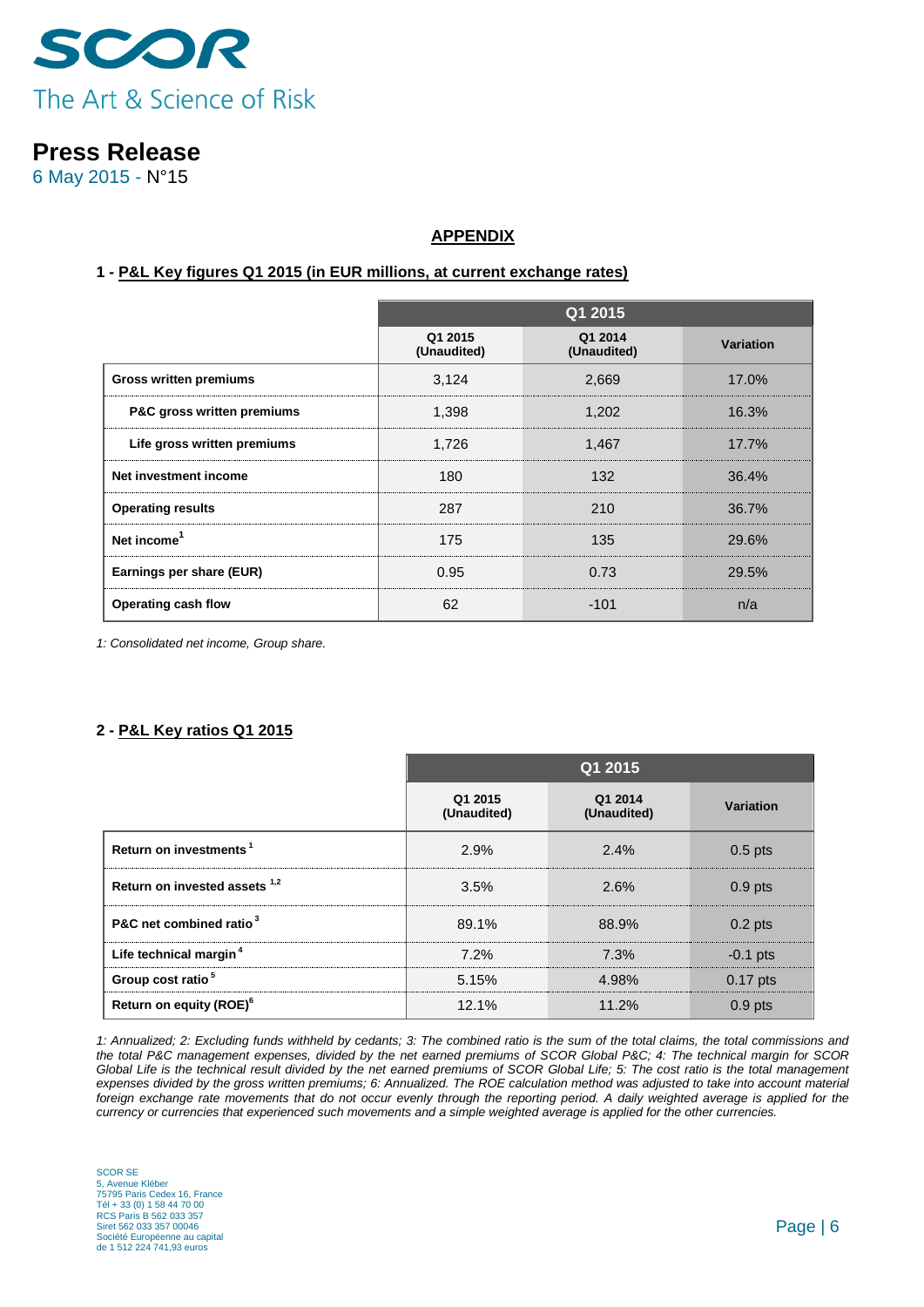

6 May 2015 - N°15

### **3 - Balance sheet Key figures as at 31 March 2015 (in EUR millions, at current exchange rates)**

|                                   | <b>Key Figures</b>  |                        |                  |  |
|-----------------------------------|---------------------|------------------------|------------------|--|
|                                   | As at 31 March 2015 | As at 31 December 2014 | <b>Variation</b> |  |
|                                   | (Unaudited)         | (Unaudited)            |                  |  |
| Total investments <sup>1,2</sup>  | 27,119              | 24.854                 | 9.1%             |  |
| <b>Technical reserves (gross)</b> | 27,865              | 25.839                 | 7.8%             |  |
| Shareholders' equity              | 6.415               | 5.729                  | 12.0%            |  |
| Book value per share (EUR)        | 34.35               | 30.60                  | 12.3%            |  |
| Financial leverage ratio          | 20.8%               | 23.1%                  | $-2.3$ pts       |  |
| <b>Total liquidity</b>            | 1.209               | 940                    | 28.6%            |  |

*1: Total investment portfolio includes both invested assets and funds withheld by cedants, accrued interest, cat bonds, mortality bonds and FX derivatives; 2: Excluding 3rd party net insurance business investments.*

**\***

**\* \***